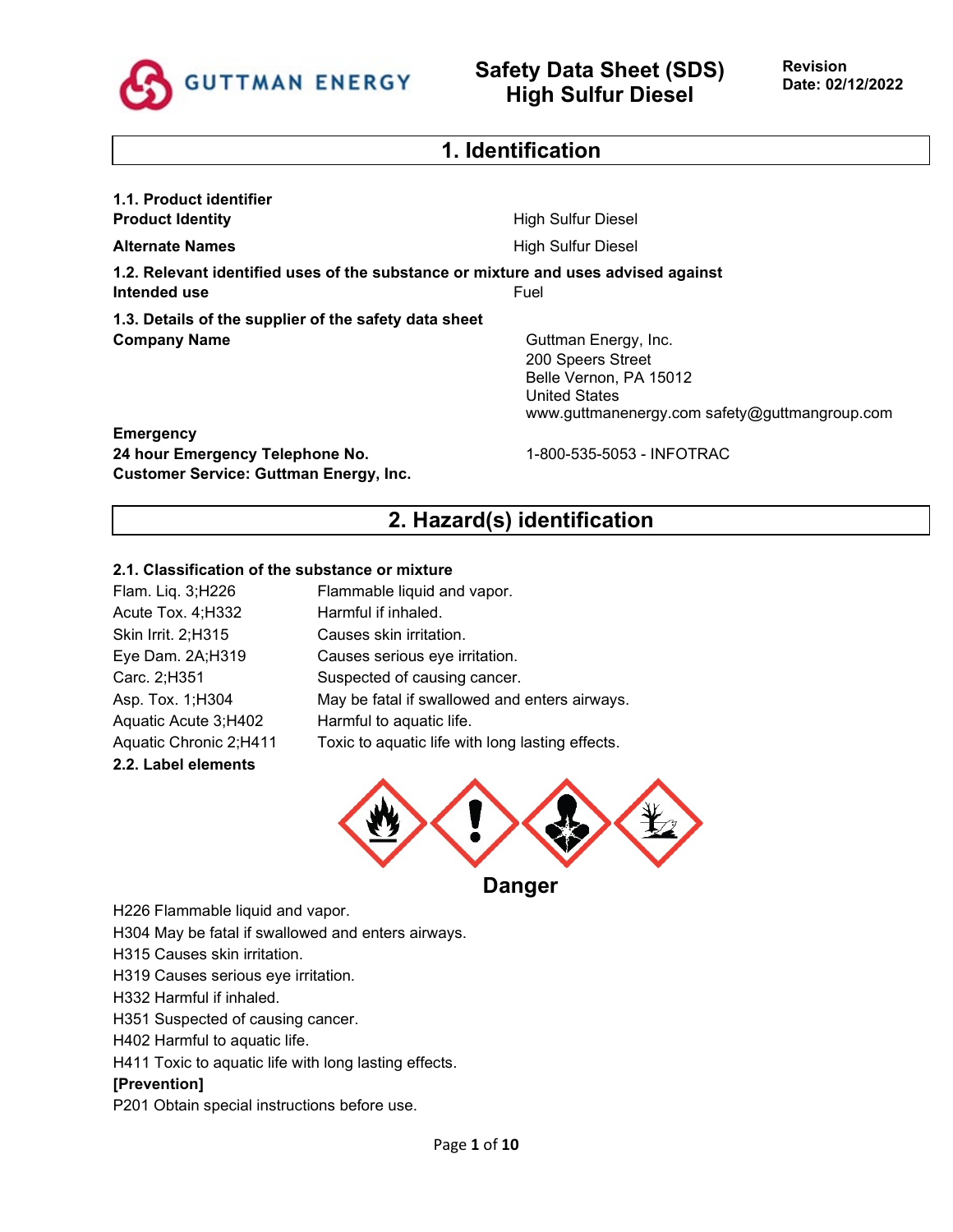

P202 Do not handle until all safety precautions have been read and understood.

P210 Keep away from heat, sparks, open flames, and other ignition sources - No smoking.

P233 Keep container tightly closed.

P240 Ground, bond container and receiving equipment.

P241 Use explosion-proof electrical, ventilating, light, equipment.

P242 Use only non-sparking tools.

P243 Take precautionary measures against static discharge.

P261 Avoid breathing dust, fume, gas, mist, vapors, spray.

P264 Wash thoroughly after handling.

P271 Use only outdoors or in a well-ventilated area.

P273 Avoid release to the environment.

P280 Wear protective gloves, eye protection, face protection.

#### **[Response]**

P301+310 IF SWALLOWED: Immediately call a POISON CENTER, doctor or physician.

P302+352 IF ON SKIN: Wash with plenty of soap and water.

P303+361+353 IF ON SKIN (or hair): Remove, take off immediately all contaminated clothing. Rinse skin with water, shower.

P304+312 IF INHALED: Call a poison center or doctor or physician if you feel unwell.

P305+351+338 IF IN EYES: Rinse cautiously with water for several minutes. Remove contact lenses if present and easy to do - continue rinsing.

P308+313 IF exposed or concerned: Get medical advice or attention.

P321 Specific treatment (see information on this label).

P331 Do NOT induce vomiting.

P332+313 IF SKIN IRRITATION OCCURS: Get medical advice or attention.

P337+313 If eye irritation persists: Get medical advice or attention.

P340 Remove victim to fresh air and keep at rest in a position comfortable for breathing.

P362 Take off contaminated clothing and wash before reuse.

P370+378 In case of fire: Use extinguishing media listed in section 5 of SDS for extinction.

P391 Collect spillage.

### **[Storage]**

P403+235 Store in a well ventilated place. Keep cool.

P405 Store locked up.

#### **[Disposal]**

P501 Dispose of contents or container in accordance with local and national regulations.

# **3. Composition/information on ingredients**

This product contains the following substances that present a hazard within the meaning of the relevant State and Federal Hazardous Substances regulations.

| Ingredient/Chemical Designations                                              | Weight % | <b>GHS Classification</b>                                                                                                                       | <b>Notes</b> |
|-------------------------------------------------------------------------------|----------|-------------------------------------------------------------------------------------------------------------------------------------------------|--------------|
| Fuels, diesel, No 2; Gasoil-unspecified<br><b>CAS Number:</b><br>0068476-34-6 | 100      | Flam. Lig. 3;H226<br>Asp. Tox. 1:H304<br>Skin Irrit. 2:H315<br>Eye Irrit. 2:H319<br>Carc. 2:H351<br>Aquatic Chronic 2:H411<br>Acute Tox. 4:H332 | ----         |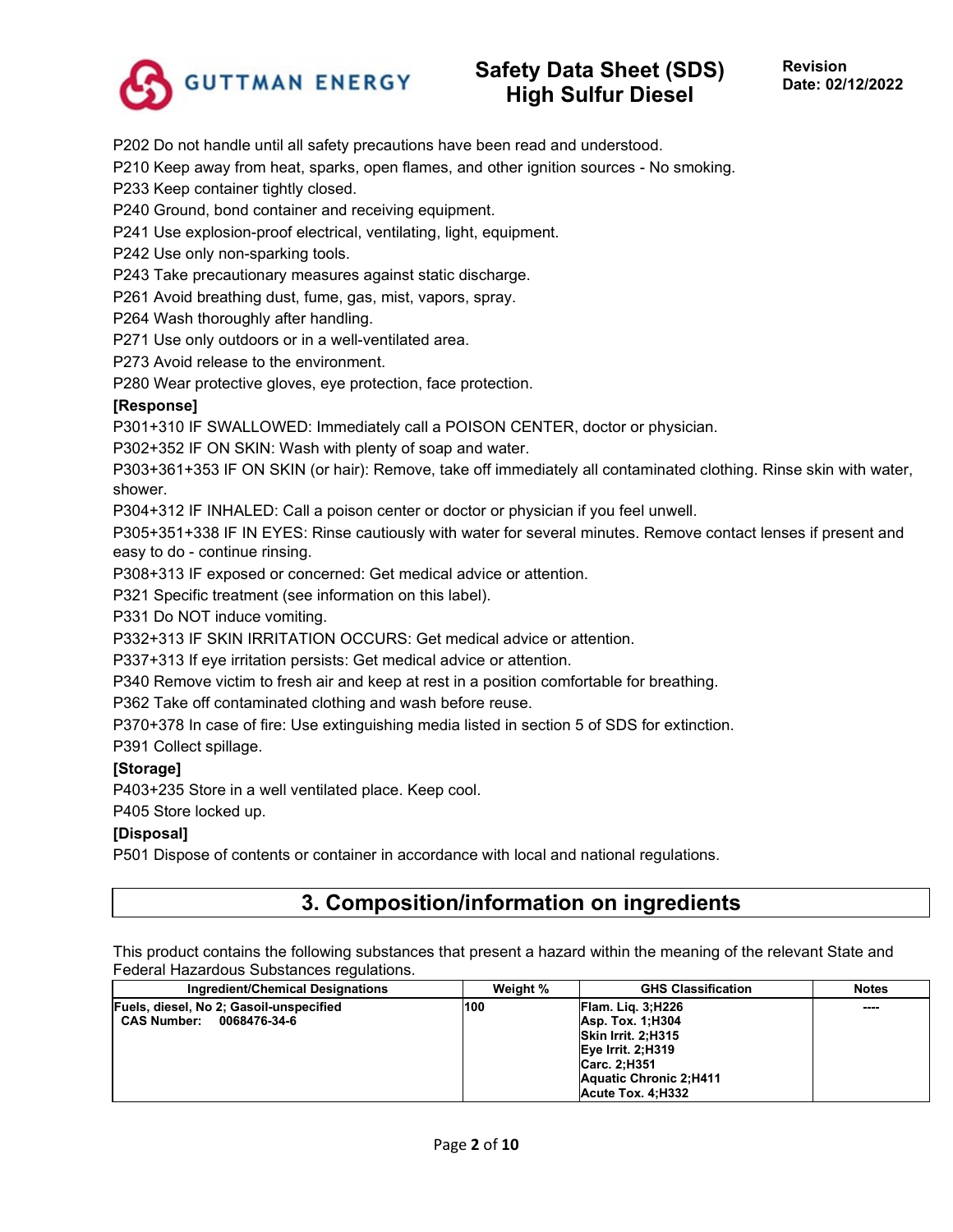

| Kerosene (petroleum)<br><b>CAS Number:</b><br>0008008-20-6 | 10 - 25      | Asp. Tox. 1:H304                                          | ---- |
|------------------------------------------------------------|--------------|-----------------------------------------------------------|------|
| <b>Naphthalene</b><br><b>CAS Number:</b><br>0000091-20-3   | $0.10 - 1.0$ | Carc. 2:H351<br>Acute Tox. 4:H302<br>Aquatic Acute 1:H400 | ---- |
|                                                            |              | Aquatic Chronic 1:H410                                    |      |

The specific chemical identity and/or exact percentage (concentration) of composition has been withheld as a trade secret. \*PBT/vPvB - PBT-substance or vPvB-substance.

The full texts of the phrases are shown in Section 16.

# **Section 4. First aid measures**

### **4.1. Description of first aid measures General** In all cases of doubt, or when symptoms persist, seek medical attention. Never give anything by mouth to an unconscious person. **Inhalation** Remove to fresh air, keep patient warm and at rest. If breathing is irregular or stopped, give artificial respiration. If unconscious, place in the recovery position and obtain immediate medical attention. Give nothing by mouth. **Eyes** Irrigate copiously with clean water for at least 15 minutes, holding the eyelids apart and seek medical attention. **Skin** Remove contaminated clothing. Wash skin thoroughly with soap and water or use a recognized skin cleanser. **Ingestion** If swallowed obtain immediate medical attention. Keep at rest. Do NOT induce vomiting. **4.2. Most important symptoms and effects, both acute and delayed Overview** Possible cancer hazard. Contains an ingredient which may cause cancer based on animal data (See Section 3 and Section 15 for each ingredient). Risk of cancer depends on duration and level of exposure. Treat symptomatically. Exposure to solvent vapor concentrations from the component solvents in excess of the stated occupational exposure limits may result in adverse health effects such as mucous membrane and respiratory system irritation and adverse effects on the kidneys, liver and central nervous system. Symptoms include headache, nausea, dizziness, fatigue, muscular weakness, drowsiness and in extreme cases, loss of consciousness. Repeated or prolonged contact with the preparation may cause removal of natural fat from the skin resulting in dryness, irritation and possible non-allergic contact dermatitis. Solvents may also be absorbed through the skin. Splashes of liquid in the eyes may cause irritation and soreness with possible reversible damage. Check section 2.2 (GHS Label Elements) for further details. **Inhalation** Harmful if inhaled. **Eyes** Causes serious eye irritation. **Skin** Causes skin irritation.

# **Section 5. Fire-fighting measures**

### **5.1. Extinguishing media**

Suitable Extinguishing Media • CAUTION: For mixtures containing a high percentage of an alcohol or polar solvent, alcohol-resistant foam may be more effective.

SMALL FIRES: Dry chemical, CO2, water spray or alcohol-resistant foam. LARGE FIRES: Water spray, fog or alcohol-resistant foam.

Unsuitable Extinguishing Media • Avoid using direct water stream.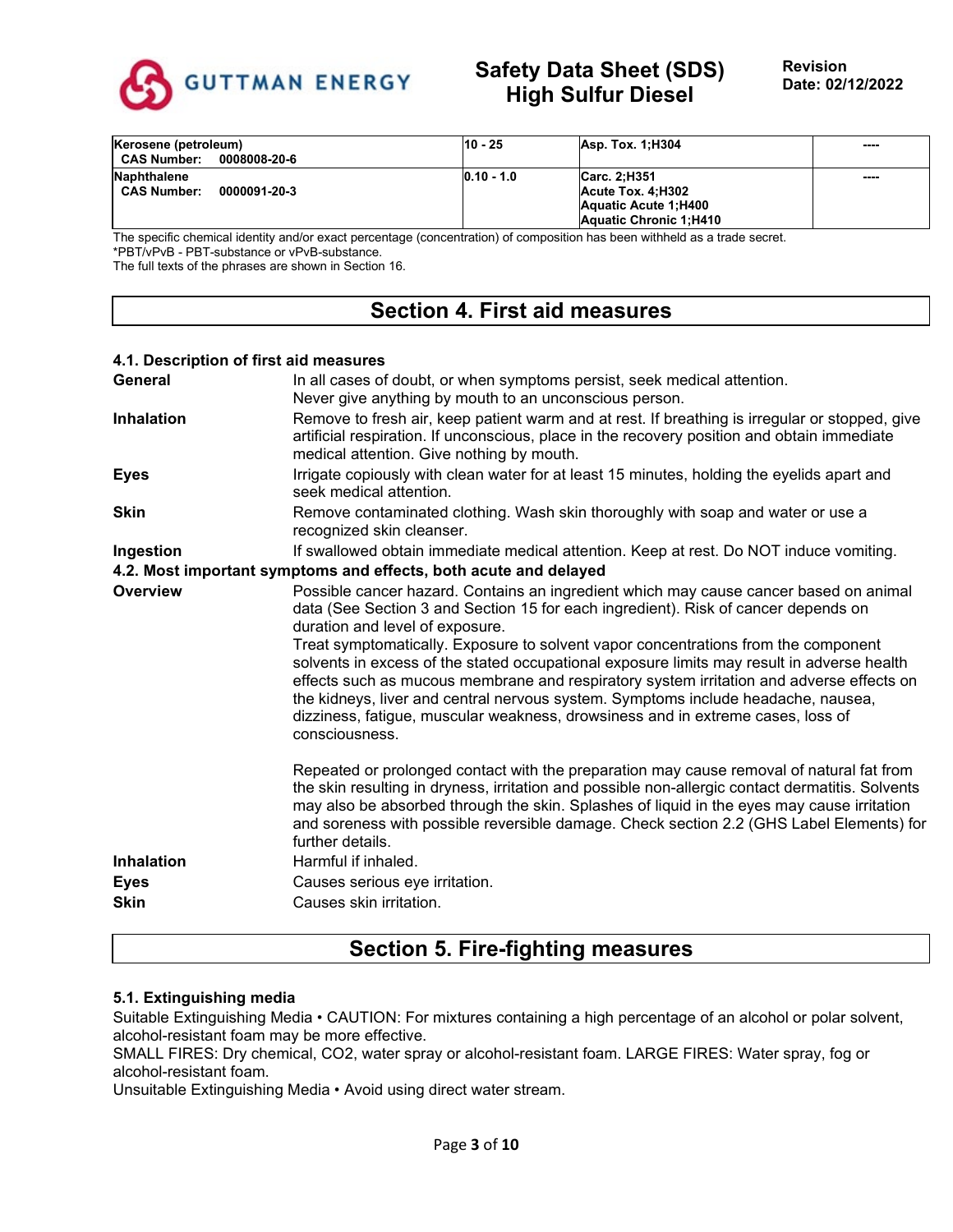

**Revision Date: 02/12/2022**

### **5.2. Special hazards arising from the substance or mixture**

Hazardous decomposition: High temperatures and fires may produce such toxic substances as carbon monoxide and carbon dioxide.

Keep away from heat, sparks, open flames, and other ignition sources - No smoking.

Keep container tightly closed.

Ground, bond container and receiving equipment.

Use explosion-proof electrical, ventilating, light, equipment.

Use only non-sparking tools.

Take precautionary measures against static discharge.

Avoid breathing dust, fume, gas, mist, vapors, spray.

#### **5.3. Advice for fire-fighters**

As with all fires, wear positive pressure, self-contained breathing apparatus, (SCBA) with a full face piece and protective clothing. Persons without respiratory protection should leave area. Wear SCBA during clean-up immediately after fire. No smoking.

HIGHLY FLAMMABLE: Will be easily ignited by heat, sparks or flames. Containers may explode when heated. Many liquids are lighter than water. Vapors may form explosive mixtures with air. Most vapors are heavier than air. They will spread along ground and collect in low or confined areas (sewers, basements, tanks). Vapors may travel to source of ignition and flash back. Vapor explosion hazard indoors, outdoors or in sewers. Runoff to sewer may create fire or explosion hazard.

Move containers from fire area if you can do it without risk. Wear positive pressure self-contained breathing apparatus (SCBA). Structural firefighters' protective clothing provides limited protection in fire situations ONLY; it is not effective in spill situations where direct contact with the substance is possible. Wear chemical protective clothing that is specifically recommended by the manufacturer. It may provide little or no thermal protection.

**ERG Guide No.** 128

# **Section 6. Accidental release measures**

#### **6.1. Personal precautions, protective equipment and emergency procedures**

Put on appropriate personal protective equipment (see section 8).

#### **6.2. Environmental precautions**

Do not allow spills to enter drains or waterways.

Use good personal hygiene practices. Wash hands before eating, drinking, smoking or using toilet. Promptly remove soiled clothing and wash thoroughly before reuse.

#### **6.3. Methods and material for containment and cleaning up**

Stop leak if you can do it without risk. Absorb or cover with dry earth, sand or other non-combustible material and transfer to containers. Use clean non-sparking tools to collect absorbed material. A vapor suppressing foam may be used to reduce vapors. All equipment used when handling the product must be grounded.

LARGE SPILLS: Dike far ahead of spill for later disposal.

LARGE SPILLS: Water spray may reduce vapor; but may not prevent ignition in closed spaces.

# **Section 7. Handling and storage**

#### **7.1. Precautions for safe handling**

Handle containers carefully to prevent damage and spillage.

Keep away from heat, sparks, and flame. Do not use sparking tools. Take precautionary measures against static charges. All equipment used when handling the product must be grounded. Do not breathe mist, vapors and/or spray. Avoid contact with skin, eyes or clothing. Wear appropriate personal protective equipment, avoid direct contact. Wash thoroughly with soap and water after handling and before eating, drinking, or using tobacco..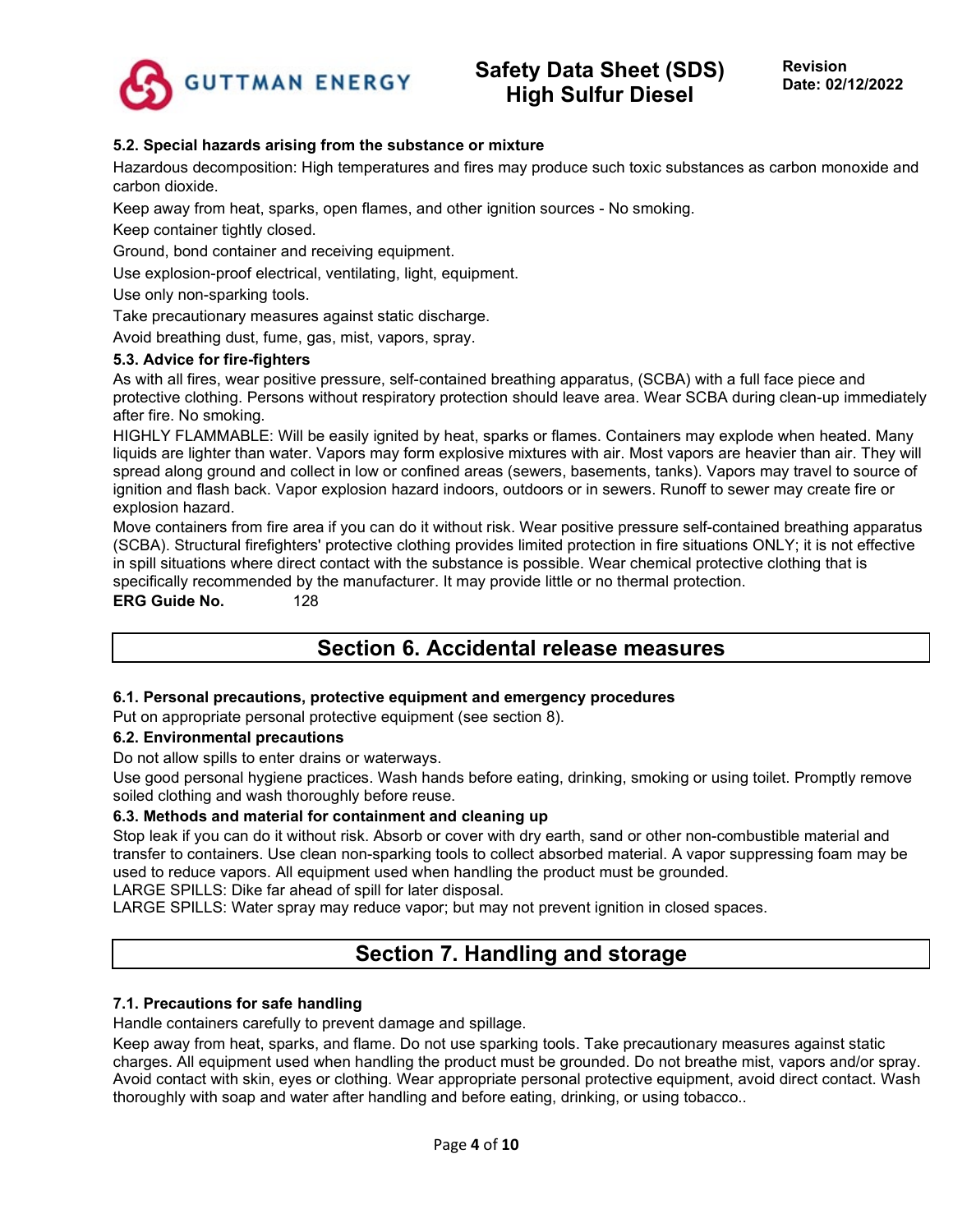

Check section 2.2 (GHS Label Elements) for further details. - [Prevention]

### **7.2. Conditions for safe storage, including any incompatibilities**

Store in a tightly closed container. Store in a cool/low-temperature, well-ventilated place.

Incompatible materials: Oxidizing Agents

Check section 2.2 (GHS Label Elements) for further details. - [Storage]

### **7.3. Specific end use(s)**

No data available.

# **Section 8. Exposure controls / personal protection**

#### **8.1. Control parameters**

| <b>Exposure</b>                                         |             |              |                                                                                                  |  |  |
|---------------------------------------------------------|-------------|--------------|--------------------------------------------------------------------------------------------------|--|--|
| CAS No.                                                 | Ingredient  | Source       | Value                                                                                            |  |  |
| 0000091-20-3                                            | Naphthalene | <b>OSHA</b>  | TWA 10 ppm (50 mg/m3) STEL 15 ppm                                                                |  |  |
|                                                         |             | <b>ACGIH</b> | TWA: 10 ppm STEL: 15 ppm                                                                         |  |  |
|                                                         |             | <b>NIOSH</b> | TWA 10 ppm (50 mg/m3) STEL: 15 ppm (75 mg/m3)                                                    |  |  |
| Kerosene (petroleum)<br>0008008-20-6                    |             | <b>OSHA</b>  | No Established Limit                                                                             |  |  |
|                                                         |             | <b>ACGIH</b> | TWA: 200 mg/m3                                                                                   |  |  |
|                                                         |             | <b>NIOSH</b> | TWA 100 mg/m3                                                                                    |  |  |
| 0068476-34-6<br>Fuels, diesel, No 2; Gasoil-unspecified |             | <b>OSHA</b>  | No Established Limit                                                                             |  |  |
|                                                         |             | <b>ACGIH</b> | 100 mg/m3 TWA (inhalable fraction and vapor, as total hydrocarbons,<br>listed under Diesel fuel) |  |  |
|                                                         |             | <b>NIOSH</b> | No Established Limit                                                                             |  |  |

### **8.2. Exposure controls**

| <b>Respiratory</b>          | If workers are exposed to concentrations above the exposure limit they must use the<br>appropriate, certified respirators.                                                                                                                                                                                                             |
|-----------------------------|----------------------------------------------------------------------------------------------------------------------------------------------------------------------------------------------------------------------------------------------------------------------------------------------------------------------------------------|
| <b>Eyes</b>                 | Wear safety glasses with side shields to protect the eyes. An eye wash station is suggested<br>as a good workplace practice.                                                                                                                                                                                                           |
| <b>Skin</b>                 | Wear PVC or rubber gloves to keep skin contact to a minimum. Refer to the manufacturer's<br>recommendations regarding the suitability of any gloves used.                                                                                                                                                                              |
| <b>Engineering Controls</b> | Provide adequate ventilation. Where reasonably practicable this should be achieved by the<br>use of local exhaust ventilation and good general extraction. If these are not sufficient to<br>maintain concentrations of particulates and any vapor below occupational exposure limits<br>suitable respiratory protection must be worn. |
| <b>Other Work Practices</b> | Use good personal hygiene practices. Wash hands before eating, drinking, smoking or<br>using toilet. Promptly remove soiled clothing and wash thoroughly before reuse.                                                                                                                                                                 |
|                             | Check section 2.2 (GHS Label Elements) for further details.                                                                                                                                                                                                                                                                            |

**Section 9. Physical and chemical properties**

#### **9.1. Information on basic physical and chemical properties**

| Appearance                     | Color: Various colors, Note: red dye is added to non-<br>taxable fuel. Physical State: Liquid |  |  |
|--------------------------------|-----------------------------------------------------------------------------------------------|--|--|
| Odor                           | Not Available                                                                                 |  |  |
| <b>Odor threshold</b>          | Not determined                                                                                |  |  |
| рH                             | Not Measured                                                                                  |  |  |
| Melting point / freezing point | Not Measured                                                                                  |  |  |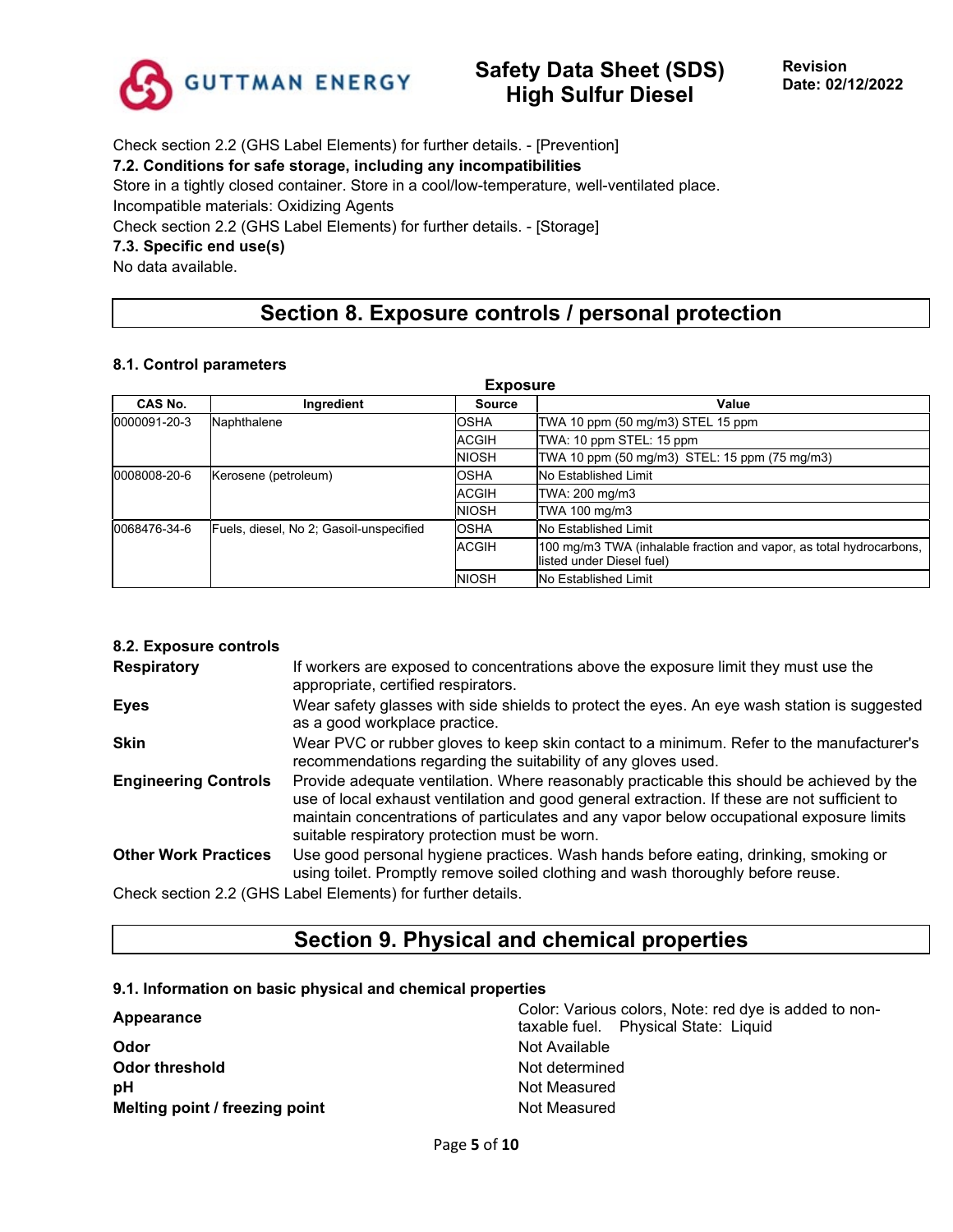

**Initial boiling point and boiling range 335 to 840 °F(48.8889 to 87.7778 °C) Flash Point** 120 to 190 °F (51.6667 to 87.7778 °C) **Evaporation rate (Ether = 1)** Not Measured **Flammability (solid, gas)** Not Applicable **Upper/lower flammability or explosive limits Lower Explosive Limit:** 0.3 %

**Vapor pressure (Pa)** Not Measured **Vapor Density**  $> 1$  Air=1 **Relative Density** 0.8 to 0.88 Water=1 **Solubility in Water** Not Measured **Partition coefficient n-octanol/water (Log Kow)** Not Measured Auto-ignition temperature **Not Auto-ignition temperature** Not Measured **Decomposition temperature** Not Measured **Viscosity (cSt)** Not Measured **Volatility/Vol (%)** 100 % **Volatile by Weight** 100% **9.2. Other information** No other relevant information.

# **Safety Data Sheet (SDS) High Sulfur Diesel**

**Upper Explosive Limit:** 10 %

# **Section 10. Stability and reactivity**

### **10.1. Reactivity**

Hazardous Polymerization will not occur.

### **10.2. Chemical stability**

Stable under normal circumstances.

### **10.3. Possibility of hazardous reactions**

No data available.

### **10.4. Conditions to avoid**

Avoid all possible sources of ignition (spark or flame). Do not pressurize, cut, weld, braze, solder, drill, grind, or expose containers to any other sources of heat or ignition.

### **10.5. Incompatible materials**

Oxidizing Agents

### **10.6. Hazardous decomposition products**

High temperatures and fires may produce such toxic substances as carbon monoxide and carbon dioxide.

# **Section 11. Toxicological information**

### **Acute toxicity**

Exposure to solvent vapor concentrations from the component solvents in excess of the stated occupational exposure limits may result in adverse health effects such as mucous membrane and respiratory system irritation and adverse effects on the kidneys, liver and central nervous system. Symptoms include headache, nausea, dizziness, fatigue, muscular weakness, drowsiness and in extreme cases, loss of consciousness.

Repeated or prolonged contact with the preparation may cause removal of natural fat from the skin resulting in dryness, irritation and possible non-allergic contact dermatitis. Solvents may also be absorbed through the skin. Splashes of liquid in the eyes may cause irritation and soreness with possible reversible damage.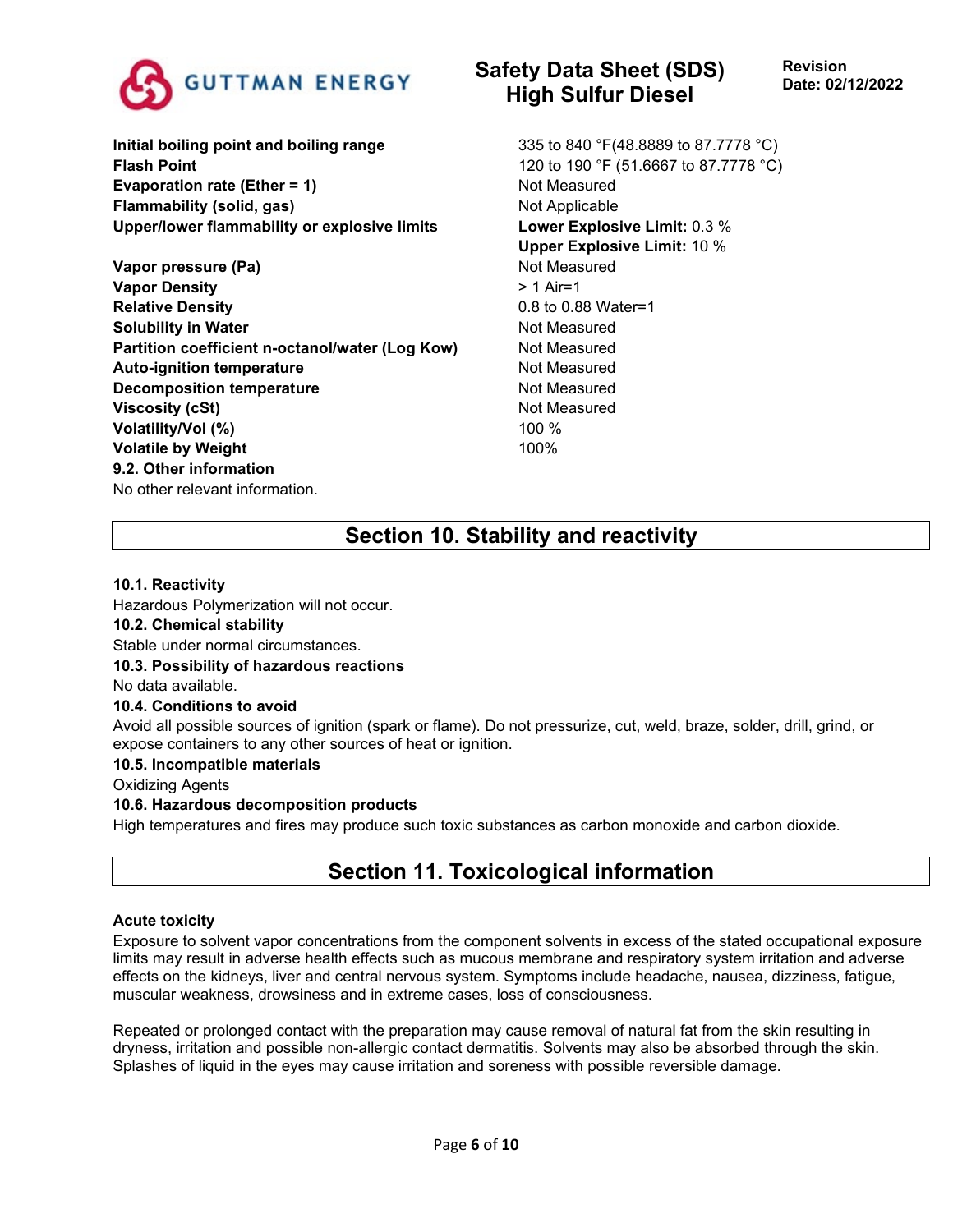

**Revision Date: 02/12/2022**

Note: When no route specific LD50 data is available for an acute toxin, the converted acute toxicity point estimate was used in the calculation of the product's ATE (Acute Toxicity Estimate).

| Ingredient                                             | Oral LD50.<br>mg/kg               | Skin LD50.<br>mg/kg                               | <b>Inhalation</b><br>Vapor LC50,<br>mg/L/4hr | <b>Inhalation</b><br>Dust/Mist LC50.<br>mg/L/4hr | <b>Inhalation</b><br>Gas LC50,<br>ppm |
|--------------------------------------------------------|-----------------------------------|---------------------------------------------------|----------------------------------------------|--------------------------------------------------|---------------------------------------|
| Fuels, diesel, No 2; Gasoil-unspecified - (68476-34-6) | Category: NA                      | 5.000.00, Rat - 4.300.00, Rabbit<br>- Category: 5 | No data<br>available                         | 4.60, Rat -<br>Category: 4                       | No data<br>available                  |
| Kerosene (petroleum) - (8008-20-6)                     | > 5,000.00, Rat -<br>Category: NA | $>2.000.00$ .<br>Rabbit -<br>Category: 5          | No data<br>available                         | No data<br>available                             | No data<br>available                  |
| Naphthalene - (91-20-3)                                | 490.00. Rat -<br>Category: 4      | 20,000.00,<br>Rabbit -<br>Category: NA            | No data<br>available                         | No data<br>available                             | No data<br>available                  |

### **Carcinogen Data**

| CAS No.                     | Ingredient                    | <b>Source</b> |                           | Value                                                               |  |  |  |
|-----------------------------|-------------------------------|---------------|---------------------------|---------------------------------------------------------------------|--|--|--|
| 0000091-20-3                | Naphthalene                   | <b>OSHA</b>   | Regulated Carcinogen: No: |                                                                     |  |  |  |
|                             |                               | <b>NTP</b>    |                           | Known: No; Suspected: Yes;                                          |  |  |  |
|                             |                               | <b>IARC</b>   |                           | Group 1: No; Group 2a: No; Group 2b: Yes; Group 3: No; Group 4: No; |  |  |  |
|                             |                               | <b>ACGIH</b>  | A <sub>3</sub>            |                                                                     |  |  |  |
| 0008008-20-6                | Kerosene (petroleum)          | <b>OSHA</b>   | Regulated Carcinogen: No; |                                                                     |  |  |  |
|                             |                               | <b>NTP</b>    |                           | Known: No: Suspected: No:                                           |  |  |  |
|                             |                               | <b>IARC</b>   |                           | Group 1: No; Group 2a: No; Group 2b: No; Group 3: No; Group 4: No;  |  |  |  |
|                             |                               | <b>ACGIH</b>  | A3                        |                                                                     |  |  |  |
| 0068476-34-6                | Fuels, diesel, No 2; Gasoil-  | <b>OSHA</b>   | Regulated Carcinogen: No; |                                                                     |  |  |  |
|                             | unspecified                   | <b>NTP</b>    |                           | Known: No; Suspected: No;                                           |  |  |  |
|                             |                               | <b>IARC</b>   |                           | Group 1: No; Group 2a: No; Group 2b: No; Group 3: No; Group 4: No;  |  |  |  |
|                             |                               | <b>ACGIH</b>  | A <sub>3</sub>            |                                                                     |  |  |  |
| <b>Classification</b>       |                               |               | Category                  | <b>Hazard Description</b>                                           |  |  |  |
| Acute toxicity (oral)       |                               |               |                           | Not Applicable                                                      |  |  |  |
| Acute toxicity (dermal)     |                               |               | ---                       | Not Applicable                                                      |  |  |  |
| Acute toxicity (inhalation) |                               |               | 4                         | Harmful if inhaled.                                                 |  |  |  |
| Skin corrosion/irritation   |                               |               | $\overline{2}$            | Causes skin irritation.                                             |  |  |  |
|                             | Serious eye damage/irritation |               | 2A                        | Causes serious eye irritation.                                      |  |  |  |
| Respiratory sensitization   |                               |               | ---                       | Not Applicable                                                      |  |  |  |
| Skin sensitization          |                               |               | ---                       | Not Applicable                                                      |  |  |  |
| Germ cell mutagenicity      |                               |               | ---                       | Not Applicable                                                      |  |  |  |
| Carcinogenicity             |                               |               | $\overline{2}$            | Suspected of causing cancer.                                        |  |  |  |
| Reproductive toxicity       |                               |               | ---                       | Not Applicable                                                      |  |  |  |
| STOT-single exposure<br>--- |                               |               | Not Applicable            |                                                                     |  |  |  |
| STOT-repeated exposure      |                               |               | Not Applicable            |                                                                     |  |  |  |
| Aspiration hazard           |                               |               |                           | Not Applicable                                                      |  |  |  |

# **Section 12. Ecological information**

#### **12.1. Toxicity**

Toxic to aquatic life with long lasting effects. Harmful to aquatic life.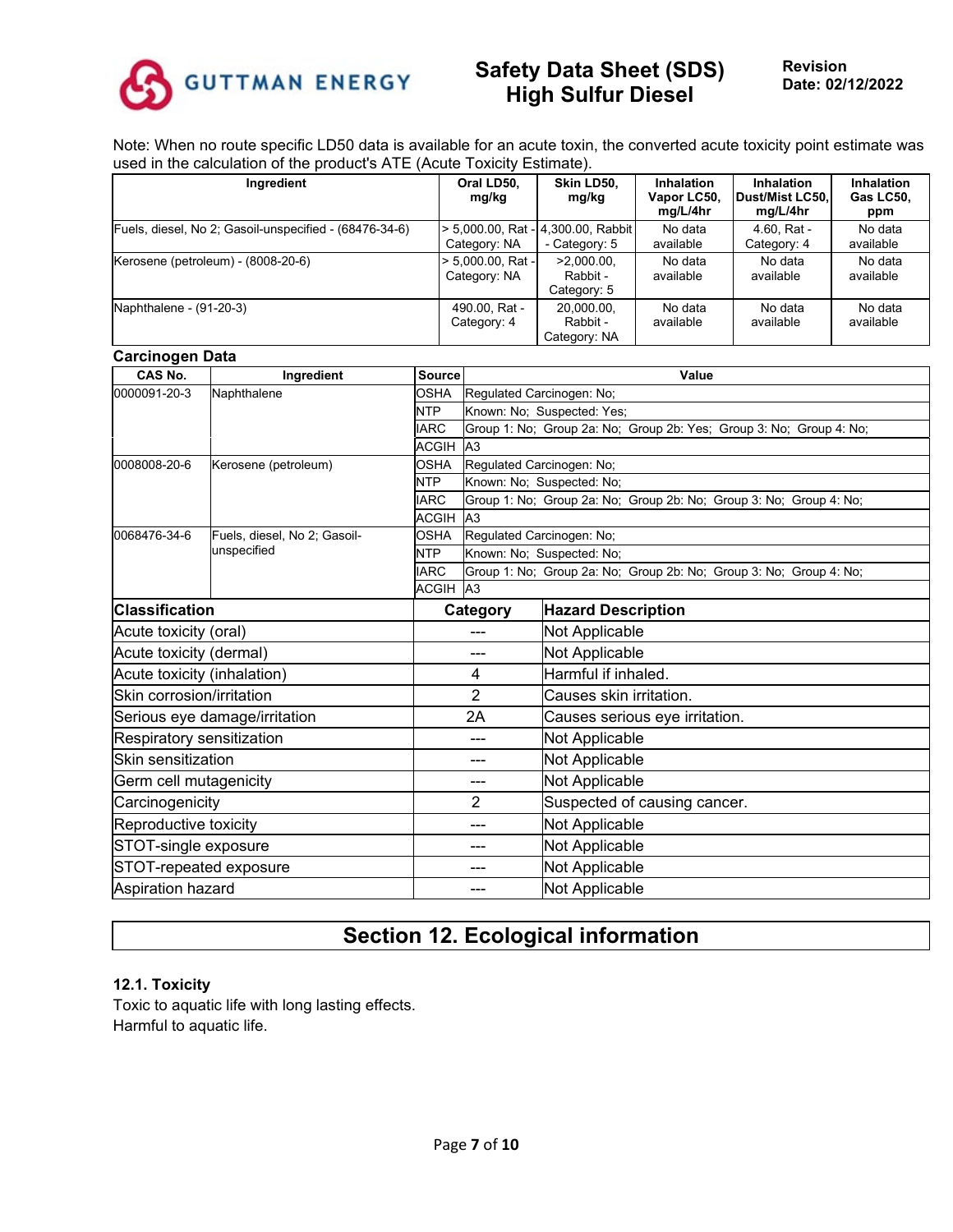

**Revision Date: 02/12/2022**

#### **Aquatic Ecotoxicity**

| Ingredient                                             | 96 hr LC50 fish,                | 48 hr EC50 crustacea, | ErC50 algae,                                     |
|--------------------------------------------------------|---------------------------------|-----------------------|--------------------------------------------------|
|                                                        | mg/l                            | mq/l                  | mg/l                                             |
| Fuels, diesel, No 2; Gasoil-unspecified - (68476-34-6) | 21.00, Oncorhynchus             | 1,000.00, Daphnia     | 10.00 (72 hr), Pseudokirchneriella               |
|                                                        | mvkiss                          | magna                 | subcapitata                                      |
| Kerosene (petroleum) - (8008-20-6)                     | 5.00, Oncorhynchus<br>mvkiss    | 1.40, Daphnia magna   | 3.00 (72 hr), Pseudokirchneriella<br>subcapitata |
| Naphthalene - (91-20-3)                                | 0.99, Oncorhynchus<br>gorbuscha | 1.60, Daphnia magna   | 68.21 (96 hr), Scenedesmus<br>subspicatus        |

#### **12.2. Persistence and degradability**

There is no data available on the preparation itself.

### **12.3. Bioaccumulative potential**

Not Measured

### **12.4. Mobility in soil**

No data available.

### **12.5. Results of PBT and vPvB assessment**

This product contains no PBT/vPvB chemicals.

### **12.6. Other adverse effects**

No data available.

# **Section 13. Disposal considerations**

### **13.1. Waste treatment methods**

Observe all federal, state and local regulations when disposing of this substance.

### **Section 14. Transport information**

|                                    | <b>DOT (Domestic Surface)</b><br>Transportation)                 | <b>IMO / IMDG (Ocean</b><br>Transportation)                | <b>ICAO/IATA</b>                 |
|------------------------------------|------------------------------------------------------------------|------------------------------------------------------------|----------------------------------|
| <b>14.1. UN number UN1993</b>      |                                                                  | <b>UN1993</b>                                              | <b>UN1993</b>                    |
| 14.2. UN proper                    | UN1993, Flammable liquids, n.o.s.,                               | Flammable liquids, n.o.s.,                                 | Flammable liquids, n.o.s.,       |
| shipping name                      | (Diesel Fuel, Combustible liquid), 3,<br>Ш                       | (Diesel Fuel, Combustible liquid (Diesel Fuel, Combustible | liquid)                          |
| 14.3. Transport                    | <b>DOT Hazard Class: 3</b>                                       | IMDG: 3                                                    | Air Class: 3                     |
| hazard class(es)                   | <b>Sub Class: Not Applicable</b>                                 | <b>Sub Class: Not Applicable</b>                           | <b>Sub Class: Not Applicable</b> |
| 14.4. Packing<br>group             | Ш                                                                | Ш                                                          | Ш                                |
| 14.5. Environmental hazards        |                                                                  |                                                            |                                  |
| <b>IMDG</b>                        | Marine Pollutant: Yes; (Fuels, diesel, No 2; Gasoil-unspecified) |                                                            |                                  |
| 14.6. Special precautions for user |                                                                  |                                                            |                                  |
|                                    | Not Applicable                                                   |                                                            |                                  |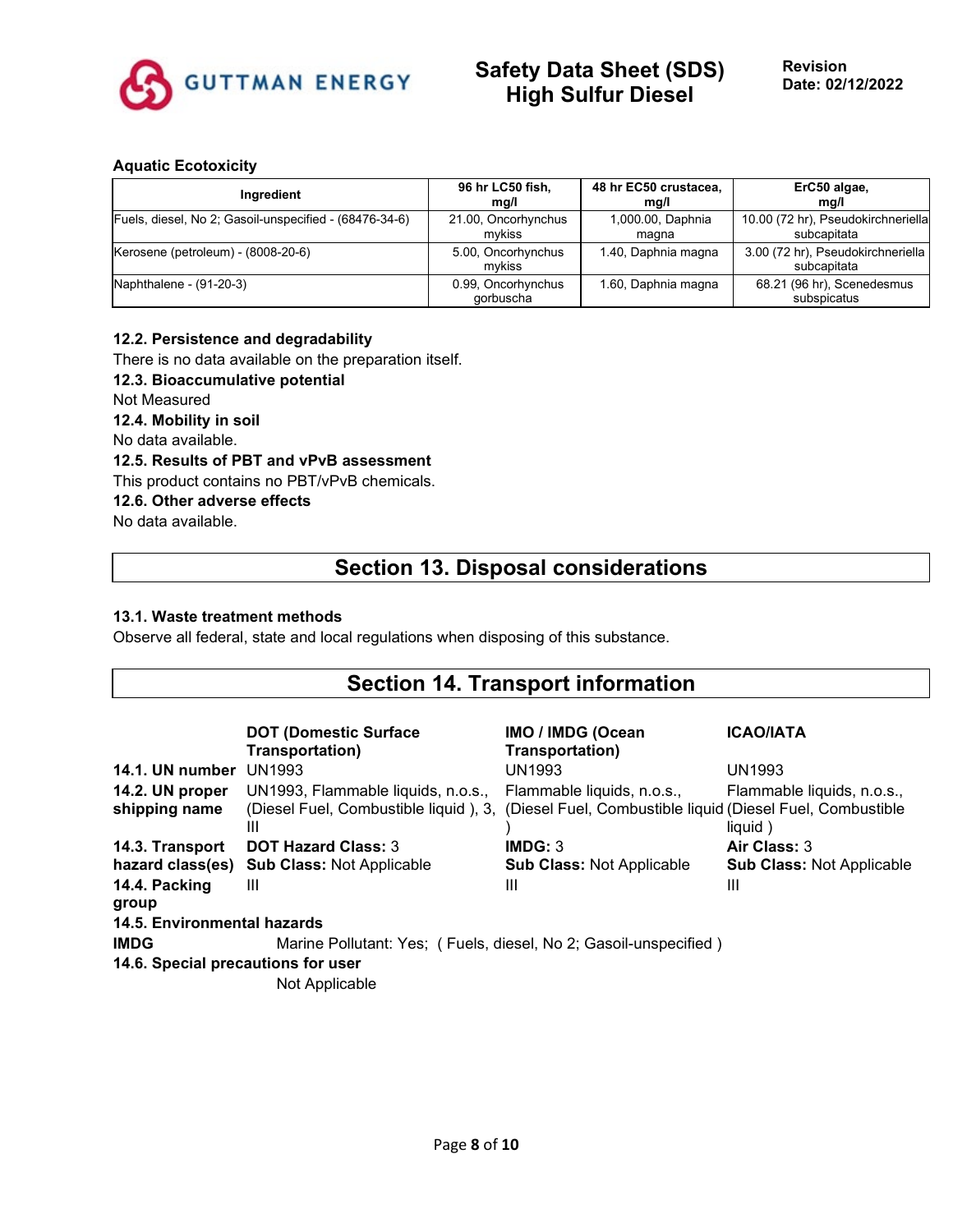

# **Section 15. Regulatory information**

**Regulatory Overview** The regulatory data in Section 15 is not intended to be all-inclusive, only selected regulations are represented.

**Toxic Substance Control Act ( TSCA)** All components of this material are either listed or exempt from listing on the TSCA Inventory.

### **EPCRA 302 Extremely Hazardous:**

To the best of our knowledge, there are no chemicals at levels which require reporting under this statute.

#### **EPCRA 313 Toxic Chemicals:**

**Ethylbenzene** 

Naphthalene

#### **Proposition 65 - Carcinogens (>0.0%):**

Cumene Ethylbenzene **Naphthalene** 

### **Proposition 65 - Developmental Toxins (>0.0%):**

**Toluene** 

**Proposition 65 - Female Repro Toxins (>0.0%):**

**Toluene** 

#### **Proposition 65 - Male Repro Toxins (>0.0%):**

To the best of our knowledge, there are no chemicals at levels which require reporting under this statute.

#### **Proposition 65 Label Warning:**



WARNING: This product can expose you to chemicals including [Cumene, Ethylbenzene , Naphthalene], which are known to the State of California to cause cancer, and [Toluene ], which is known to the State of California to cause birth defects or other reproductive harm. For more information go to www.P65Warnings.ca.gov.

# **Section 16. Other information**

#### **Revision Date** 02/12/2022

The information and recommendations contained herein are based upon data believed to be correct. However, no guarantee or warranty of any kind, expressed or implied, is made with respect to the information contained herein. We accept no responsibility and disclaim all liability for any harmful effects which may be caused by exposure to our products. Customers/users of this product must comply with all applicable health and safety laws, regulations, and orders.

The full text of the phrases appearing in section 3 is:

H226 Flammable liquid and vapor.

H302 Harmful if swallowed.

H304 May be fatal if swallowed and enters airways.

H315 Causes skin irritation.

H319 Causes serious eye irritation.

H332 Harmful if inhaled.

H351 Suspected of causing cancer.

H400 Very toxic to aquatic life.

H410 Very toxic to aquatic life with long lasting effects.

H411 Toxic to aquatic life with long lasting effects.